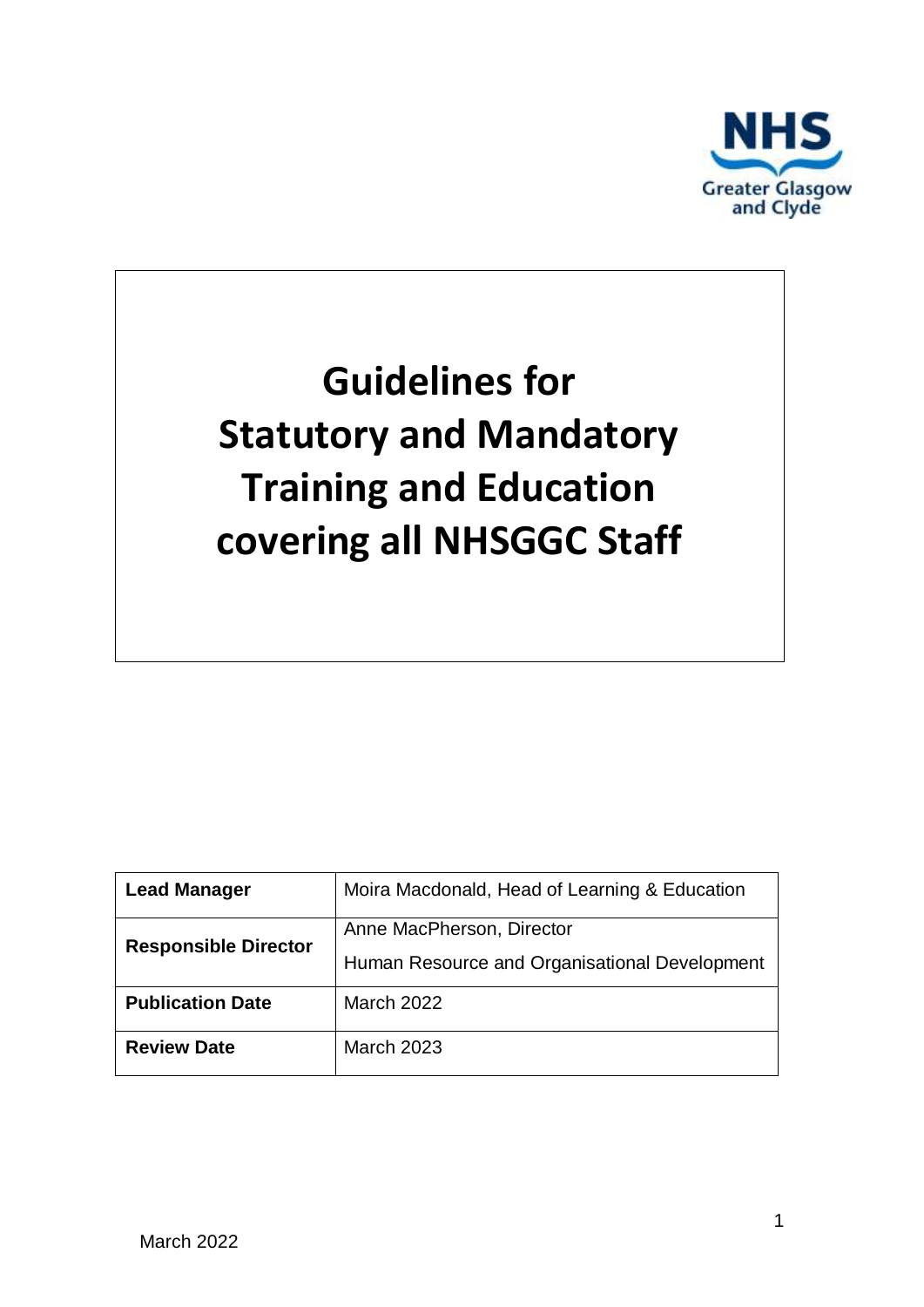### **Contents**

|                                                                  | Page |
|------------------------------------------------------------------|------|
| 1. Introduction and context                                      | 3    |
| 2. Scope                                                         | 3    |
| 3. Definitions of statutory and mandatory training and education | 3/4  |
| 4. Roles and responsibilities                                    | 4/5  |
| 5. Statutory and mandatory provision in NHSGGC                   | 6    |
| 6. Delivery Methods                                              | 6    |
| 7. Performance monitoring and compliance                         | 6/7  |
| 8. Governance                                                    | 7    |
| 9. Monitoring and review                                         | 8    |

## **Appendices**

| Appendix 1                                                     | 9  |
|----------------------------------------------------------------|----|
| - Underpinning legislation and guidance                        |    |
| Appendix 2                                                     | 10 |
| - current list of modules for all staff with refresher periods |    |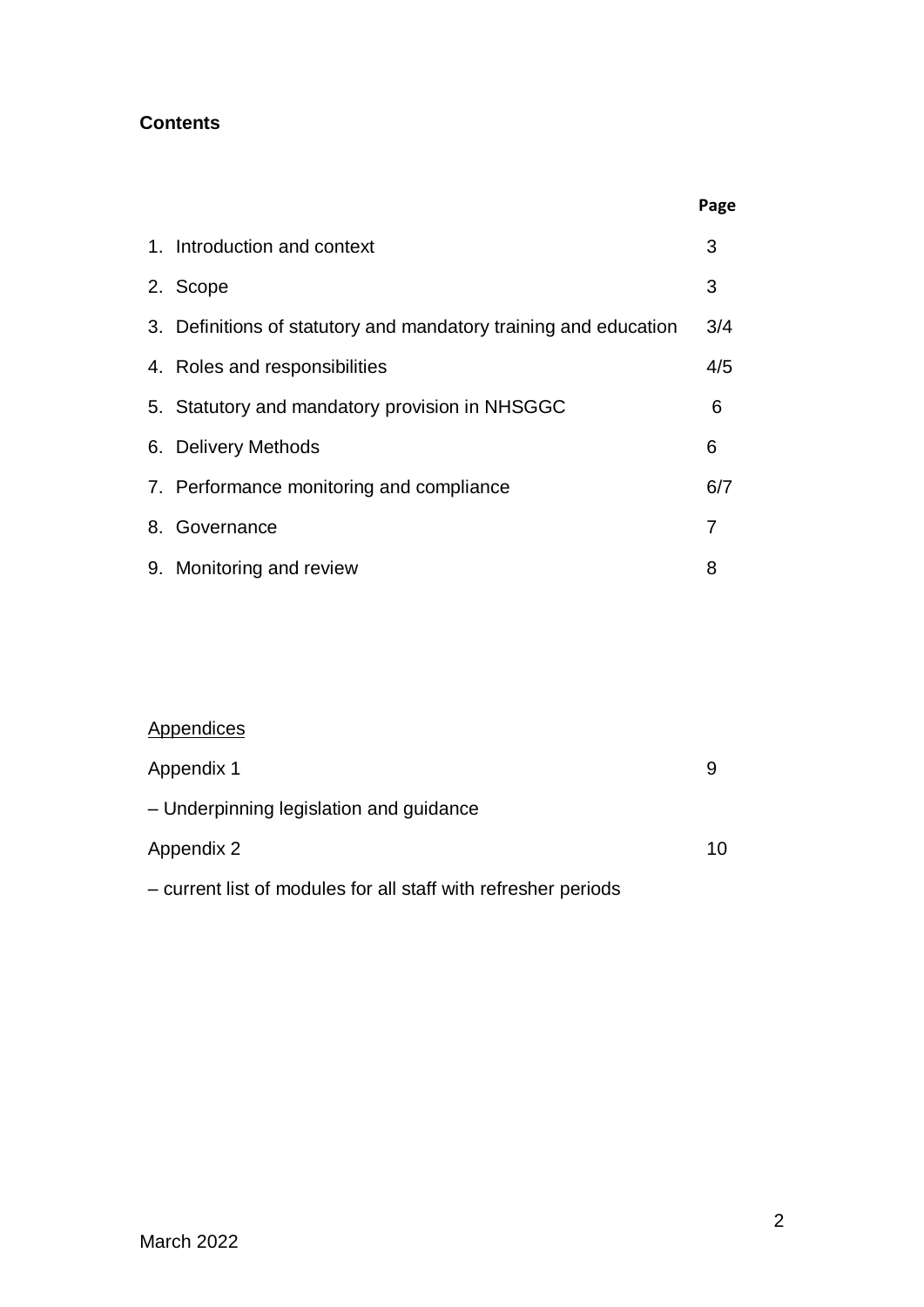#### **1. Introduction and Context**

The Staff Governance Standard for NHS Scotland requires all NHS organisations to prioritise the personal health, safety and well-being of staff and patients in the delivery of services.

To ensure the provision of a continuously improving, safe and person centred working environment, **all** employees must undertake statutory and mandatory training required for all job roles plus essential role specific training that is appropriate to their individual role and identified to them by their line manager. This will be undertaken on entry to the organisation (Induction) and at regular intervals during their career.

Within NHS Greater Glasgow and Clyde (NHSGGC) statutory and mandatory training is provided on line and in 'taught' sessions by a range of specialist functions (e.g. Control of Infection, Health and Safety, Practice Development etc). This is provided to meet the needs of all staff and as required for essential role specific training.

The NHSGGC Learning and Education function is responsible for the development and maintenance of the NHSGGC Statutory and Mandatory Training and Education for all staff, Corporate Induction Portal and for monitoring and reporting on organisational performance with statutory and mandatory compliance / attendance.

This document status is set as guidelines in recognition of the Once for Scotland approach to policy development and paused discussion on the development of a single national approach to statutory and mandatory training compliance across NHS Scotland.

#### 2. **Scope**

This guideline applies to **all** NHSGGC employees regardless of job role or work location.

In addition to employees, groups such as GPs, bank workers, contractors, volunteers and students on placement will also be given access to appropriate statutory and mandatory training.

#### **3. Definitions of Statutory and Mandatory Training and Education**

The term "Mandatory" is used to refer to a range of training and education activities. The table below clarifies the definitions used in relation to statutory and mandatory training and education within NHSGGC.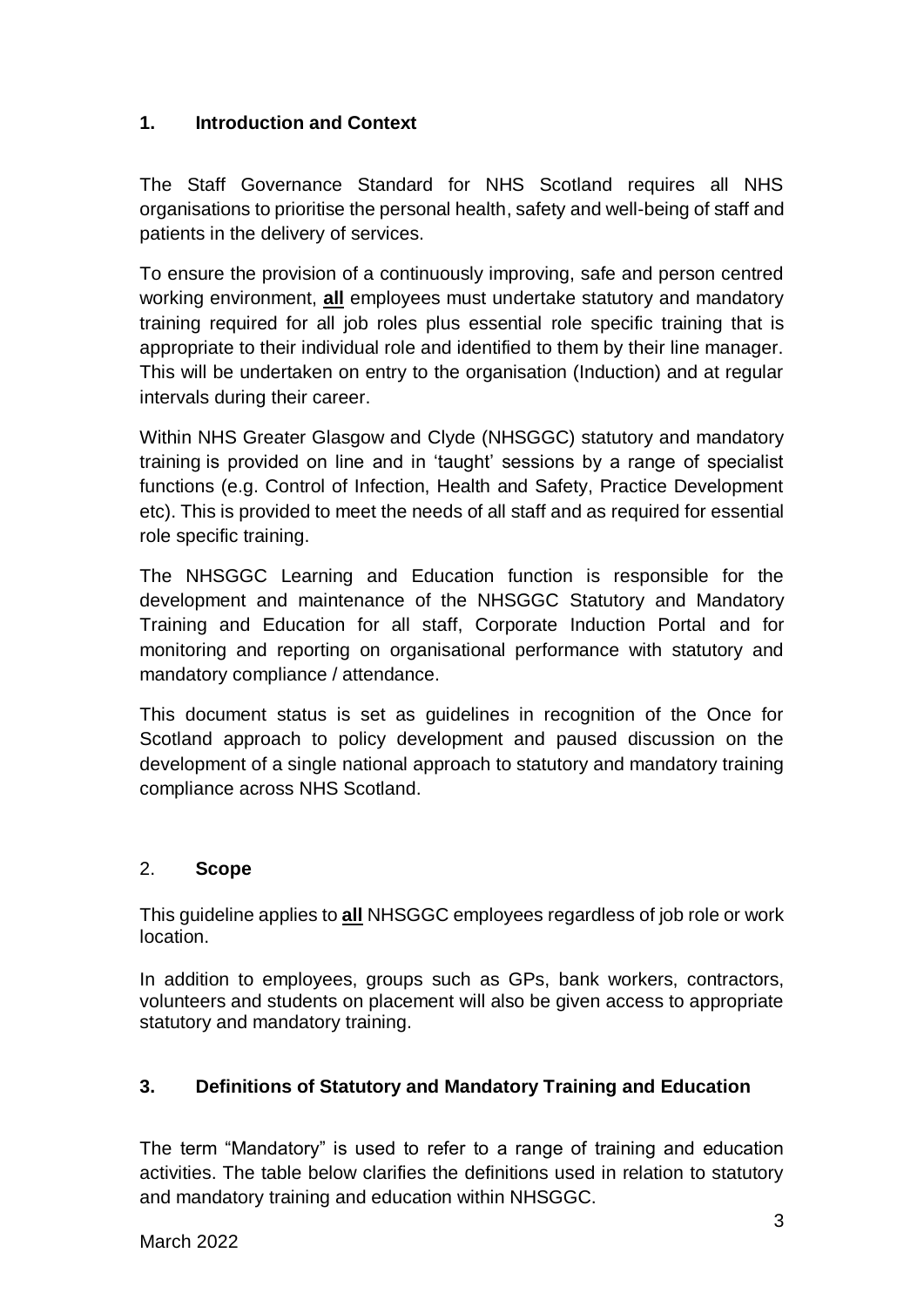|                                          | <b>Definition</b>                                                                                                                                                                                                                                                                                                                                                                                                                                                                                                                                        |
|------------------------------------------|----------------------------------------------------------------------------------------------------------------------------------------------------------------------------------------------------------------------------------------------------------------------------------------------------------------------------------------------------------------------------------------------------------------------------------------------------------------------------------------------------------------------------------------------------------|
| <b>Statutory</b>                         | Statutory training and education is defined as training that<br>is prescribed or authorised by a statute of law and is<br>compulsory for <b>all</b> employees, at induction and at<br>appropriate intervals during employment.                                                                                                                                                                                                                                                                                                                           |
| <b>Mandatory</b>                         | Mandatory training and education is defined as training<br>which NHSGGC has identified for all employees, as a<br>requirement to support the safe delivery of services and<br>for the safety and wellbeing of individual members of staff<br>and patients. Mandatory training and education is<br>deemed compulsory by the organisation and is commonly<br>underpinned by statutory law, legislation, national<br>guidance and recommendations. This<br>training is<br>delivered at induction and at appropriate intervals during<br>employment.         |
| <b>Induction</b>                         | Upon employment to NHSGGC requires all<br>new<br>employees to complete induction training. Corporate<br>induction is a requirement for all employees and is<br>on corporate information, statutory<br>focused<br>and<br>mandatory topics. Employees will then continue on their<br>personal induction pathway with more specific training<br>activity essential to their role and location, designed to<br>support the first three months of employment.                                                                                                 |
| <b>Essential Role</b><br><b>Specific</b> | Essential education and training is defined as any training<br>or education that is required for an employee, to support<br>the services they deliver in their job role, speciality or<br>location. Essential role specific education requirements<br>will be defined and monitored at a local level by senior<br>managers/ professional leads. As with statutory and<br>mandatory topics, essential role specific training once<br>identified is compulsory and will be required at the start<br>of employment and at appropriate intervals thereafter. |

#### **4. Roles and Responsibilities**

NHSGGC expects **all** employees, to undertake statutory and mandatory training together with further education as required. Managers and staff should be aware of the organisational requirements and additional essential role specific training required for their role, speciality or location. The table below summarises roles and responsibilities.

| Group                 | <b>Responsible for:</b>                              |  |
|-----------------------|------------------------------------------------------|--|
| Chief Executive,      | • To ensure that statutory and mandatory training    |  |
| Directors and         | and essential role specific training is available to |  |
| <b>Chief Officers</b> | employees of NHSGGC, on entry to<br>all              |  |
|                       | employment and during employment.                    |  |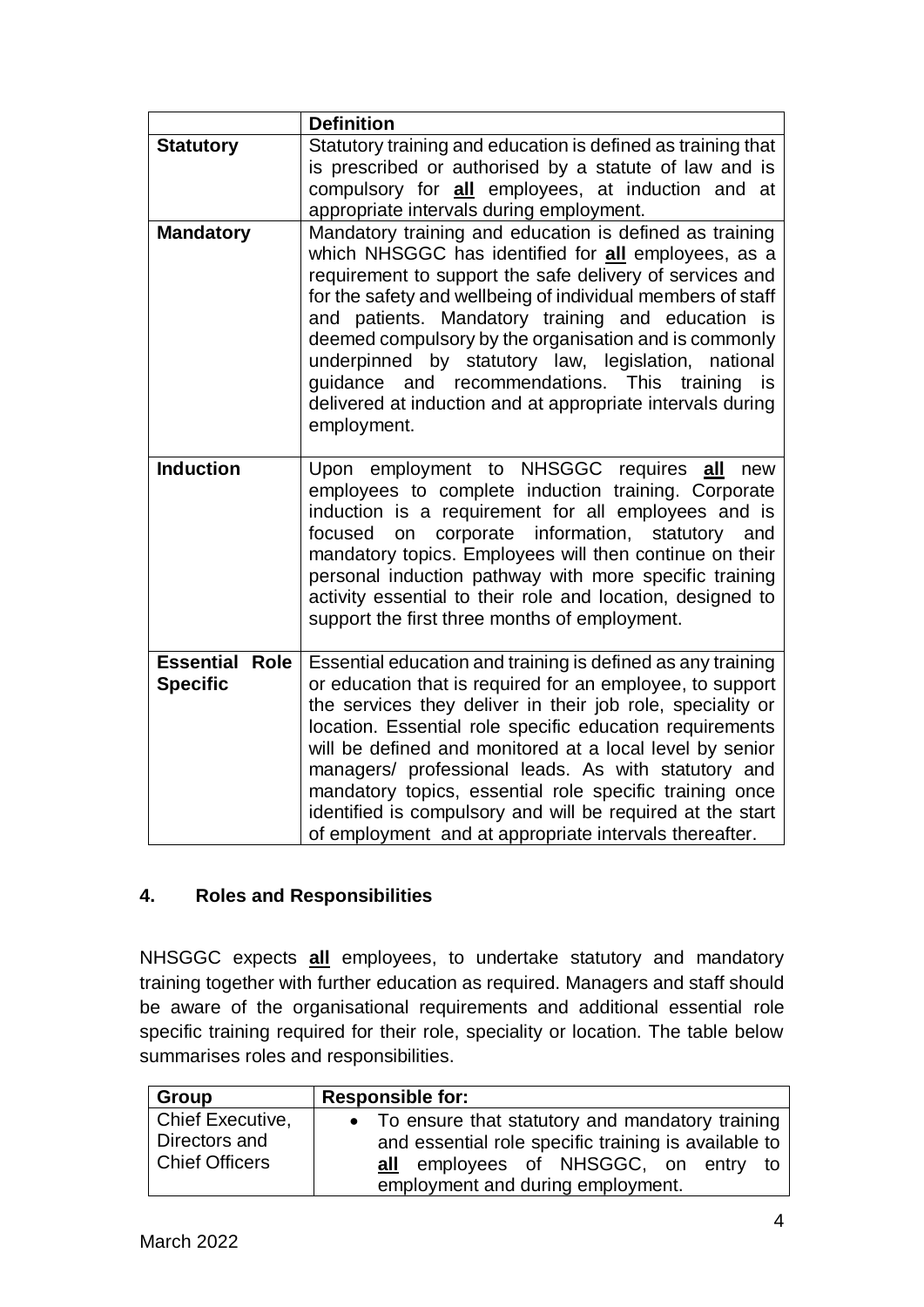|                                           | To monitor organisational performance against<br>$\bullet$<br>requirements and to take corrective action as<br>necessary.                                                                                                                                                                                                                                                                                                                                                                                                                                                                                                                                                                                                                                                                                                                                                                                                                                                                                                                                                                                                                                                                                                                                                                                                                                                                                                                                                                                                                         |
|-------------------------------------------|---------------------------------------------------------------------------------------------------------------------------------------------------------------------------------------------------------------------------------------------------------------------------------------------------------------------------------------------------------------------------------------------------------------------------------------------------------------------------------------------------------------------------------------------------------------------------------------------------------------------------------------------------------------------------------------------------------------------------------------------------------------------------------------------------------------------------------------------------------------------------------------------------------------------------------------------------------------------------------------------------------------------------------------------------------------------------------------------------------------------------------------------------------------------------------------------------------------------------------------------------------------------------------------------------------------------------------------------------------------------------------------------------------------------------------------------------------------------------------------------------------------------------------------------------|
| Senior Managers/<br>Professional<br>Leads | To provide leadership and monitor performance<br>$\bullet$<br>of ward/ departmental managers ensuring<br>with<br>statutory, mandatory<br>compliance<br>and<br>essential role specific training and education<br>requirements in their area of responsibility.                                                                                                                                                                                                                                                                                                                                                                                                                                                                                                                                                                                                                                                                                                                                                                                                                                                                                                                                                                                                                                                                                                                                                                                                                                                                                     |
| Ward and<br>Department<br><b>Managers</b> | To ensure that staff in their area of<br>$\bullet$<br>responsibility, undertake their statutory and<br>mandatory training requirements and undertake<br>any essential role specific training and education<br>activities that relate specifically to staff members<br>job role, speciality or location within allocated<br>work time.<br>Ensure staff remain within the compliance date of<br>specific courses and undertake refreshers prior to<br>becoming non-compliant<br>They should ensure that this information is<br>recorded in individual Personal Development<br>Plans. Completion of the mandatory<br>requirements will be automatically recorded in<br>their OLM training record.<br>Personal Development Plans should prioritise<br>$\bullet$<br>these activities and risk assessments should be<br>undertaken to identify any potential barriers to<br>compliance and facilitate completion of training.<br>Ensure that training materials can be accessed<br>in appropriate accessible formats for staff when<br>required, for example sight impairment or where<br>English is not their first language<br>Good practice would be to incorporate a refresh<br>of statutory and mandatory training for staff on<br>their return to work following a period of<br>extended leave e.g. maternity leave<br>Ensure that staff receive the appropriate time<br>٠<br>within working hours to complete/or time<br>allocated if chosen to complete on a rest day.<br>If new modules/courses added to ensure time<br>allocated to complete. |
| All Employees                             | Be aware of statutory and mandatory and<br>essential role specific training and education<br>requirements for their job, speciality or location.<br>Staff should discuss requirements for evidencing<br>compliance at personal development planning<br>and review meetings and highlight any barriers to                                                                                                                                                                                                                                                                                                                                                                                                                                                                                                                                                                                                                                                                                                                                                                                                                                                                                                                                                                                                                                                                                                                                                                                                                                          |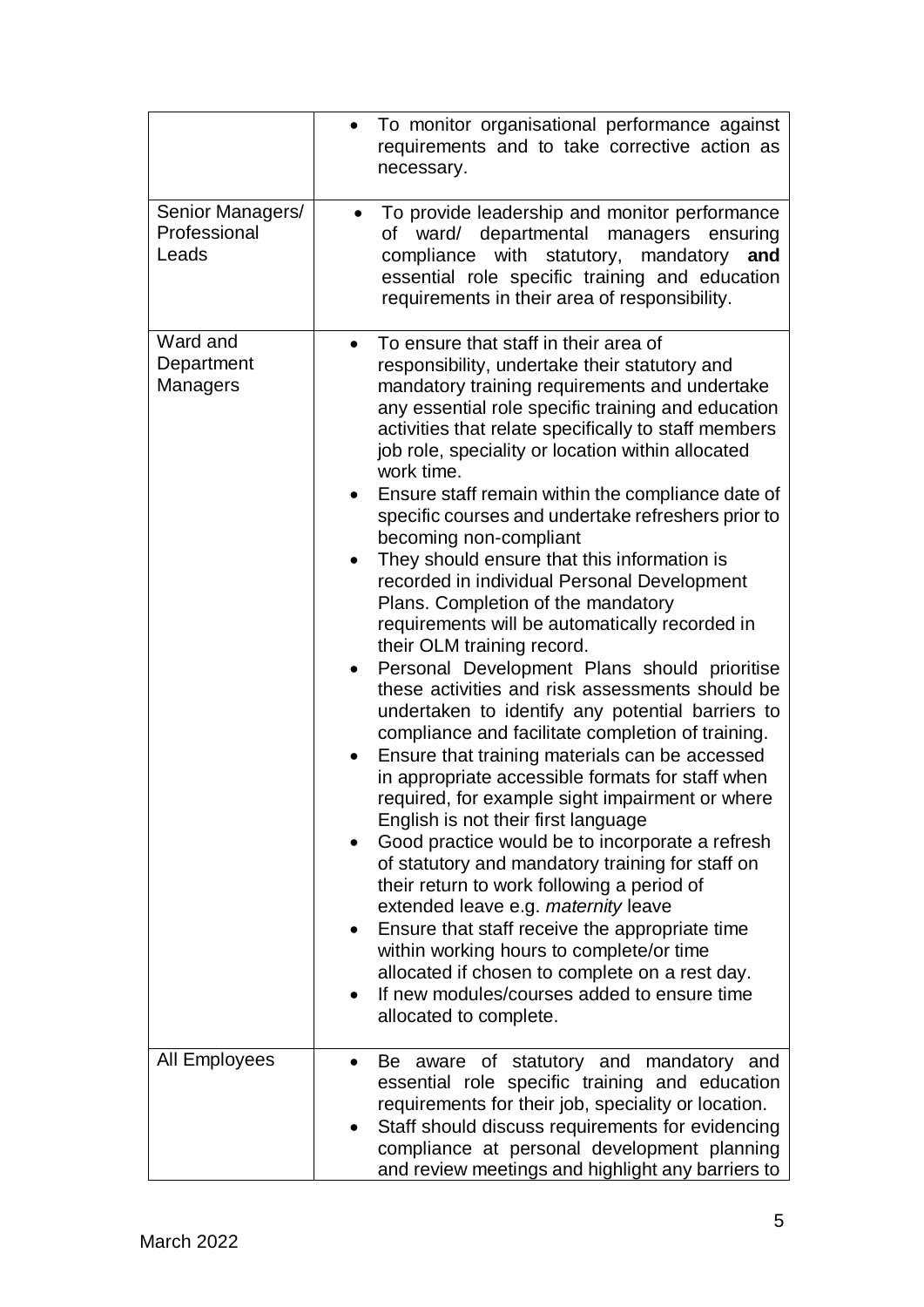|                                      | accessing training and education to their line<br>manager.<br>Manage personal learner account on Learnpro<br>٠<br>using current NHSGGC payroll number as<br>personal identifier, or where learning is provided<br>classroom setting,<br>attendance<br>in<br>a<br>and<br>assessment is undertaken.                                                                                                                                                                                                                                                                                                                                                                                                                                                                                                                                                                                                                                                                                                                                                                                                                                                                                                                                           |
|--------------------------------------|---------------------------------------------------------------------------------------------------------------------------------------------------------------------------------------------------------------------------------------------------------------------------------------------------------------------------------------------------------------------------------------------------------------------------------------------------------------------------------------------------------------------------------------------------------------------------------------------------------------------------------------------------------------------------------------------------------------------------------------------------------------------------------------------------------------------------------------------------------------------------------------------------------------------------------------------------------------------------------------------------------------------------------------------------------------------------------------------------------------------------------------------------------------------------------------------------------------------------------------------|
| Learning and<br>Education<br>Service | Establish and maintain a web page on HR<br>$\bullet$<br>Connect to clearly outline for staff and managers<br>the statutory and mandatory and essential<br>training and education required for all employees.<br>Work with training Leads to ensure that Statutory<br>$\bullet$<br>and Mandatory training topics are delivered in an<br>educational format that engages employees and<br>learning<br>compliance<br>support<br>to<br>meet<br>requirements<br>Maintain and develop the NHSGGC Corporate<br>٠<br><b>Induction Portal.</b><br>Provide advice and guidance to services on<br>٠<br>compliance with statutory and mandatory training<br>in particular working with services where there<br>are barriers to the implementation of online<br>training.<br>Provide monthly / regular reports to Directors and<br>$\bullet$<br>Chief Officers and Board Committees showing<br>performance o on statutory and mandatory<br>induction training and compliance with ongoing<br>statutory and mandatory training requirements.<br>Ensure that training materials can be provided in<br>$\bullet$<br>appropriate accessible formats for staff when<br>required, for example sight impairment or where<br>English is not their first language |
| <b>Training Leads</b>                | Ensure that the content for the topic they are<br>responsible for is linked where appropriate to<br>statutory law, legislation, national guidance and<br>recommendations.                                                                                                                                                                                                                                                                                                                                                                                                                                                                                                                                                                                                                                                                                                                                                                                                                                                                                                                                                                                                                                                                   |

#### **5. Statutory and Mandatory Provision in NHS Greater Glasgow and Clyde**

There are 9 topics identified for **all** NHSGGC employees and these must be undertaken at Induction and throughout the period of employment at the required intervals.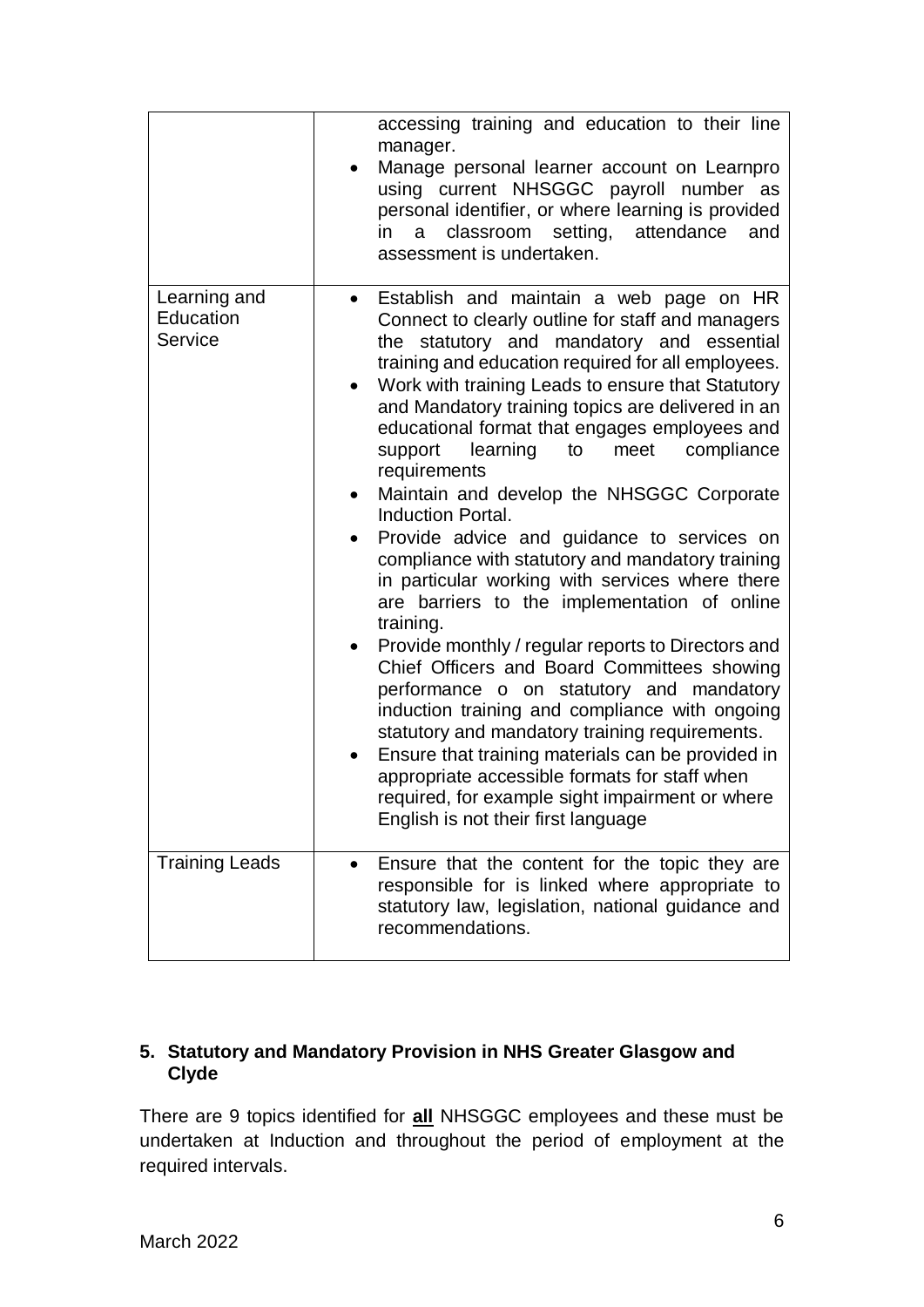These topics are noted below, and Appendix 1 outlines the under pinning legislation and/ or guidance

- **1. Fire Safety**
- **2. Health and Safety, An Introduction**
- **3. Reducing Risks of Violence and Aggression**
- **4. Equality, Diversity and Human Rights**
- **5. Manual Handling Theory**
- **6. Public Protection (Adult and Child)**
- **7. Standard Infection Control Precautions**
- **8. Security and Threat**
- **9. Safe Information Handling**

Appendix 2, identifies the intervals which the above topics should be undertaken during the course of employment in NHSGGC

#### **6. Delivery Methods**

The main delivery method for statutory and mandatory training and education for **all** staff will be online at Induction and during employment. There are some groups of staff for whom access to online learning may be challenging and the Learning and Education Service will work with services to develop appropriate tailored solutions in these instances.

The Learning and Education Service will review and update the NHSGGC Induction Portal to reflect changes to statutory and mandatory training requirements for all staff.

Online delivery of the modules facilitates the assessment of knowledge which is key to robust compliance. This is a flexible 24/7 method of delivery which increases accessibility for employees and makes best use of resources for both services and internal training and education providers.

The Learning and Education Service will work with internal stakeholders to ensure that there is provision for digital skills training and access to PCs for staff who require it.

#### **7. Performance Monitoring and Compliance**

The performance target for statutory and mandatory training that is core requirements for **all** staff will be 100% however NHSGGC recognises that this can be difficult to achieve due to employee absence e.g. sick leave, maternity leave. It is expected that managers will take local action to ensure performance is maintained as close to 100% as possible and the following principles will be observed: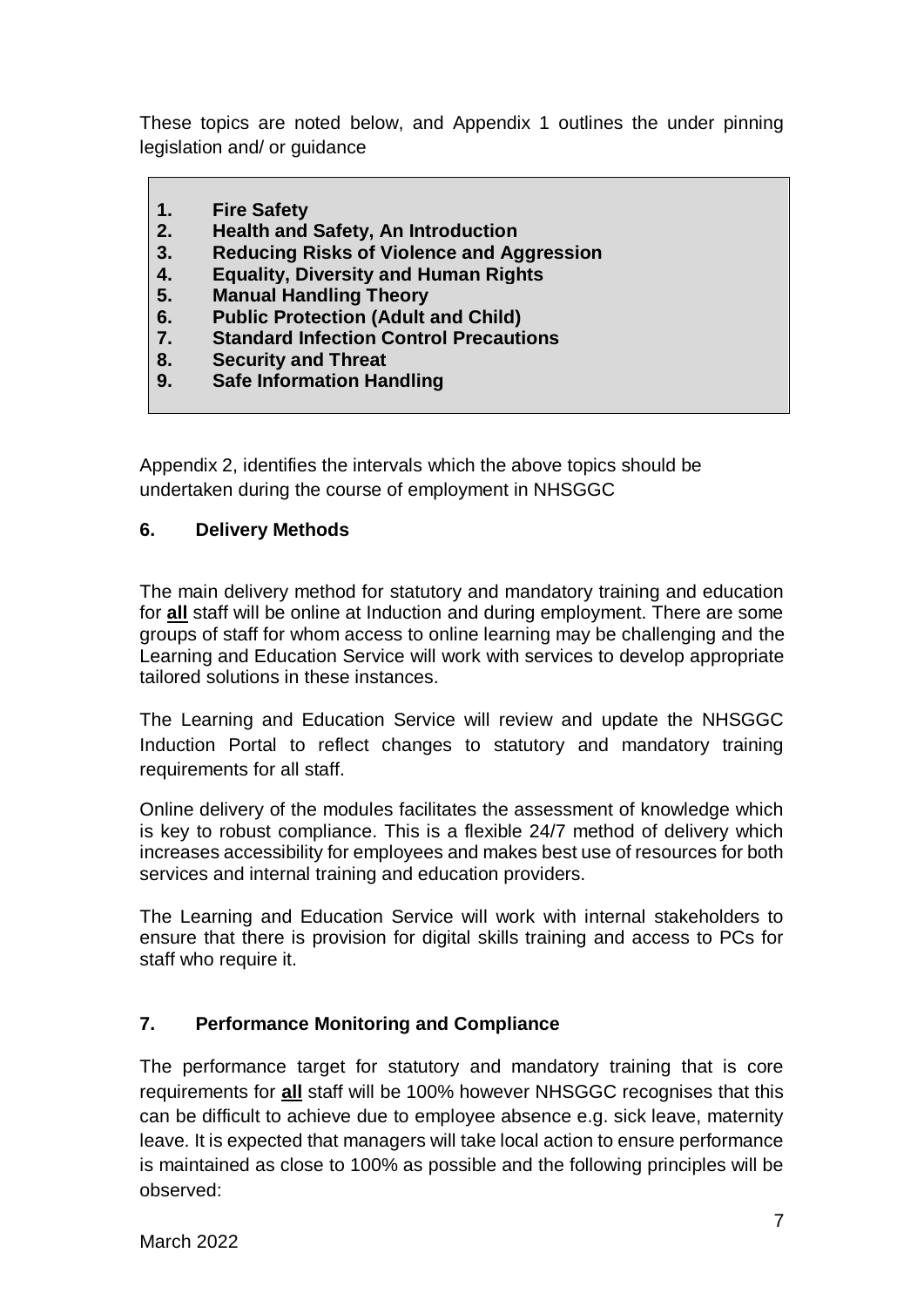- All available employees are required to achieve and maintain compliance with the identified training topics.
- Performance must be monitored locally by ward and department managers and an improvement action plan should be implemented where compliance levels fall below the required standard for individuals and teams. (See responsibilities section.) Therefore it is important for employees to be aware of their personal responsibilities for maintaining compliance with the identified topics.
- In the event of unprecedented service pressures that create an sustained impact on the ability of individuals to complete topics, this should be escalated to local risk register to identify the need for specific support
- Staff who have historical duplicate accounts (staff who have more than one post) do not require to complete modules for each account. Activity will be drawn from staff personal NHSGGC payroll number and reported appropriately for job roles.
- ⁻ Organisational performance on statutory and mandatory training and essential role specific training will be monitored using a dashboard located on the workforce information tool, Microstrategy.
- Managers will be able to access Microstrategy to view the monthly performance position in detail and extract data to develop local performance action plans for improvement or for specific reporting requirements.
- The information will be available for other monitoring and reporting requirements within the organisation.

#### **8. Governance**

The NHSGGC Statutory and Mandatory Training Governance Group will develop and recommend a strategic framework and process for the delivery of statutory and mandatory training and education to all NHS GGC staff.

Module content will be approved by the Statutory and Mandatory Training Governance Group on the basis of advice from subject matter experts and National good practice. Content will be monitored to ensure that there is a person centred focus in all modules which meets the Quality Ambitions laid out in the Healthcare Quality Strategy for Scotland, and NHSGGC Healthcare Quality Strategy.<sup>1</sup>

Approval will be sought from Directors for any future additions to compulsory training and education for all staff that may arise due to changes in statutory

1

<sup>&</sup>lt;sup>1</sup> The Healthcare Quality Strategy for NHS Scotland, SGHD 2010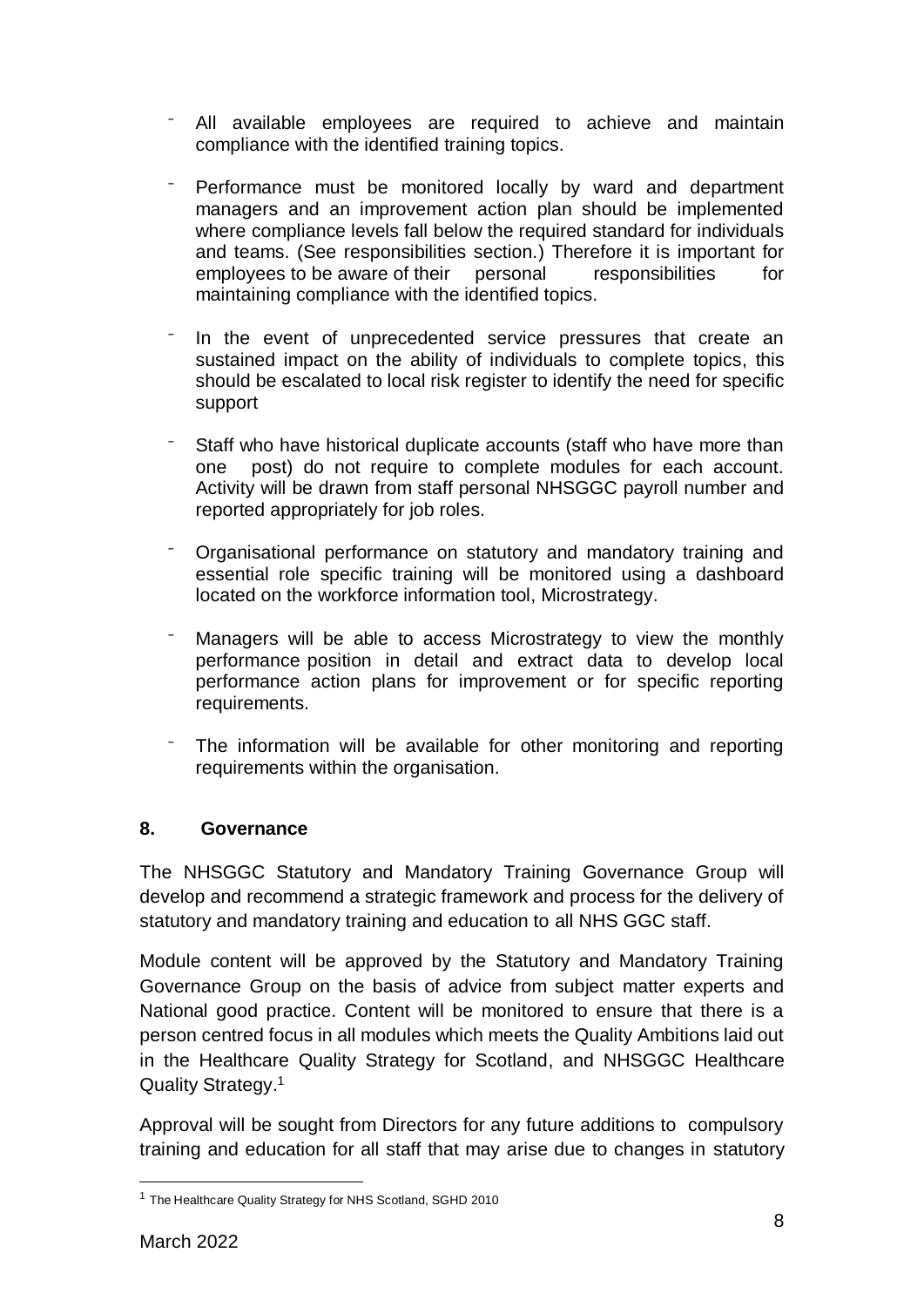law, legislation or national guidance and recommendations e.g. new NHS Scotland Complaints Handling Procedure.

All staff will be responsible for recording their training activity in their personal development plan.

## **9. Monitoring and Review**

The application of this guideline will be monitored by the Director of Human Resources and Organisational Development and the Area Partnership Forum to ensure equitable treatment of all employees.

The operation of the guidelines is regularly reviewed by the NHSGGC Statutory and Mandatory Training Governance Group, on behalf of the NHSGGC Corporate Management Team to ensure its continued effective operation and recommend changes in response to changes in legislation or organisational requirements.

**END**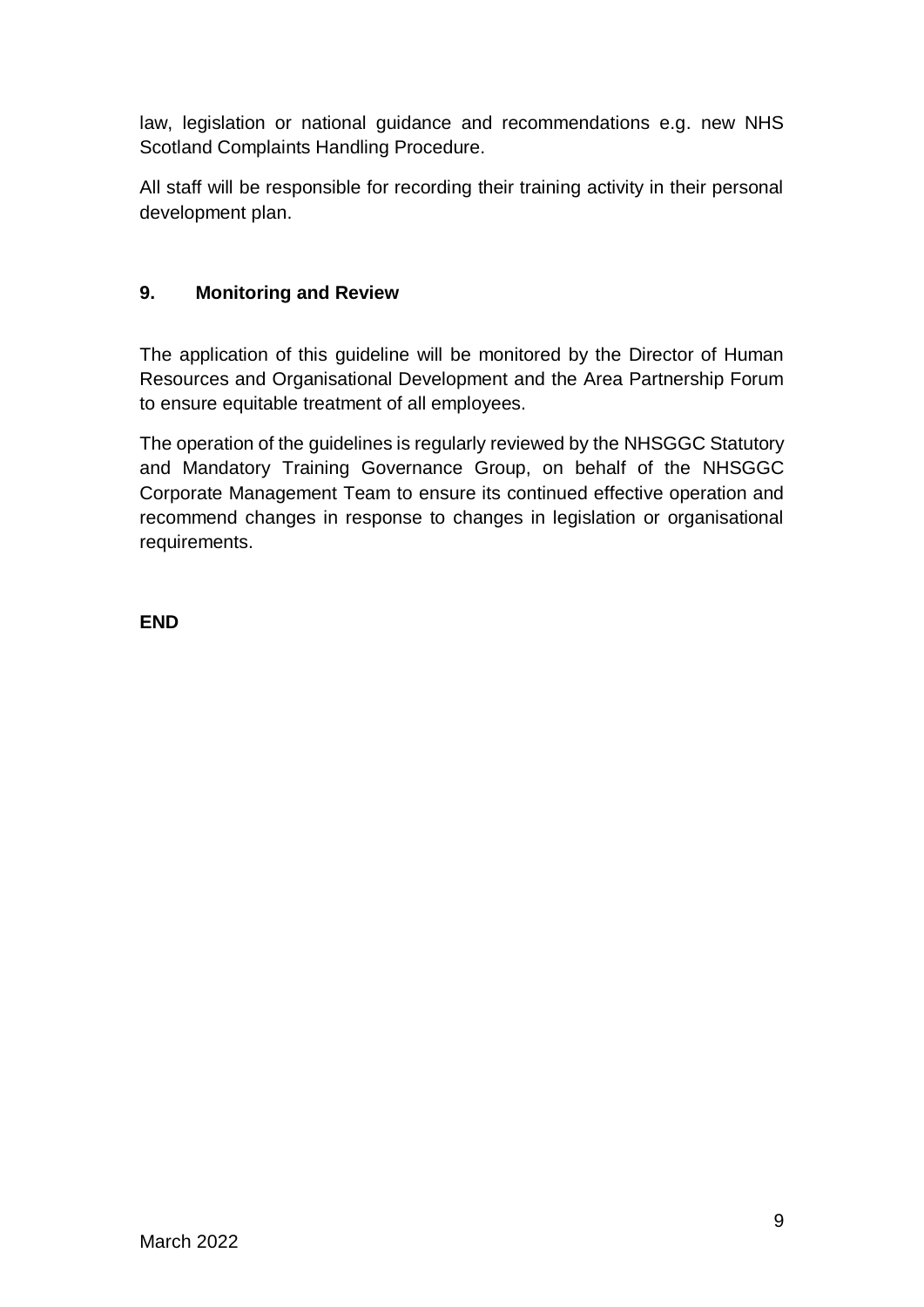# **Appendix 1:**

Legislation and guidance that underpins statutory and mandatory requirements

| <b>Mandatory Subject</b> | <b>Underpinning Legislation &amp;/or Guidance</b>                      |
|--------------------------|------------------------------------------------------------------------|
| 1. Equality & Diversity  | Equality Act 2010                                                      |
| 2. Fire                  | Fire (Scotland) Act 2005                                               |
|                          | The Fire Safety (Scotland) Regulations 2006                            |
| 3. Health & Safety       | The Health and Safety at Work etc Act 1974<br>-                        |
|                          | The Management of Health and Safety at Work                            |
|                          | <b>Regulations 1999</b>                                                |
|                          | The Reporting of Injuries, Diseases and Dangerous                      |
|                          | <b>Occurrences Regulations 1995(RIDDOR)</b>                            |
| 4. Infection Control     | The Health and Social Care Act 2012<br>$\overline{\phantom{0}}$        |
|                          | The HAI Strategy and related guidance.<br>$\qquad \qquad -$            |
|                          | Vale of Leven Enquiry Recommendations.                                 |
| 5. Information           | Public Records (Scotland) Act 1937;<br>$\overline{\phantom{m}}$        |
| Governance               | Medical Reports Act 1988;<br>$\overline{\phantom{0}}$                  |
|                          | The Computer Misuse Act 1990;<br>$\qquad \qquad -$                     |
|                          | Access to Health Records Act 1990;                                     |
|                          | Data Protection Act 1998;                                              |
|                          | Human Rights Act 2000;                                                 |
| 6. Manual Handling       | The Health and Safety at Work etc Act 1974<br>$\overline{\phantom{0}}$ |
|                          | The Management of Health and Safety at Work                            |
|                          | <b>Regulations 1999</b>                                                |
|                          | <b>Manual Handling Operations Regulations 1992</b><br>-                |
|                          | (MHOR) (as amended 2002)                                               |
| 7. Public Protection     | <b>The Adult Support and Protection (Scotland) Act</b>                 |
| (Adult and Child         | 2007                                                                   |
| Protection)              | <b>Children's Hearings (Scotland) Act 2011</b>                         |
|                          | <b>Protection of Children (Scotland) Act 2003</b><br>-                 |
|                          | Sexual Offences (Scotland) Act 2009                                    |
| 8. Violence &            | The Health and Safety at Work etc Act 1974                             |
| Aggression               | The Management of Health and Safety at Work                            |
|                          | <b>Regulations 1999</b>                                                |
|                          | The Reporting of Injuries, Diseases and Dangerous                      |
|                          | Occurrences Regulations 1995(RIDDOR)                                   |
| 9. Security and Threat   | <b>UK Counter Terrorism Strategy CONTEST</b><br>$\qquad \qquad -$      |
|                          | <b>NHSGGC Security Policy</b><br>-                                     |